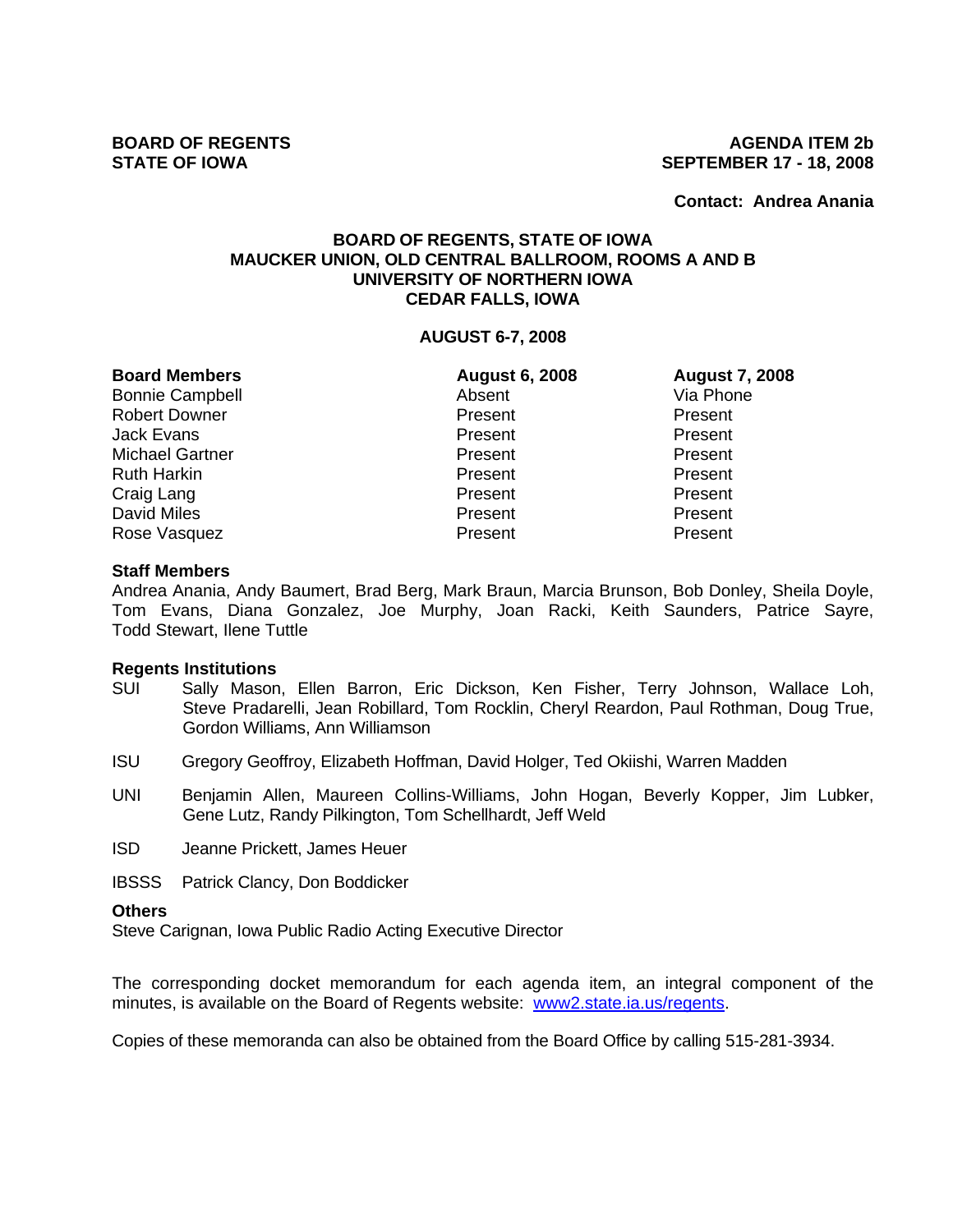## **President Miles called the meeting to order at 1:05 p.m. on August 6, 2008.**

#### **Executive Session**

¾ MOVED by LANG, SECONDED by DOWNER, to enter into closed session pursuant to Iowa Code section 21.5(1)(i) upon request of individuals whose performance is being considered.

| Regent | Campbell        | <b>Downer</b> | Evans | Gartner | Harkin | Lang | <b>Miles</b> | Vasquez |  |
|--------|-----------------|---------------|-------|---------|--------|------|--------------|---------|--|
| Aye    | x x x x x x x x |               |       |         |        |      |              |         |  |
| Nay    |                 |               |       |         |        |      |              |         |  |

MOTION APPROVED by ROLL CALL.

The Board convened in closed session at 1:05 p.m.

The Board reconvened in open session at 5:40 p.m.

### **President Miles adjourned the meeting at 5:40 p.m.**

## **President Miles called the meeting to order at 8:35 a.m. on August 7, 2008.**

#### **Executive Session**

¾ MOVED by EVANS, SECONDED by LANG, to enter into closed session pursuant to Iowa Code section 21.5(1)(i) upon request of individuals whose performance is being considered.

|     | Regent Campbell   | Downer | Evans | Gartner | Harkin |  | Lang Miles Vasquez | Vacant |
|-----|-------------------|--------|-------|---------|--------|--|--------------------|--------|
| Aye | $X$ x x x x x x x |        |       |         |        |  |                    |        |
| Nay |                   |        |       |         |        |  |                    |        |

MOTION APPROVED by ROLL CALL.

The Board convened in closed session at 8:35 a.m.

The Board reconvened in open session at 9:10 a.m.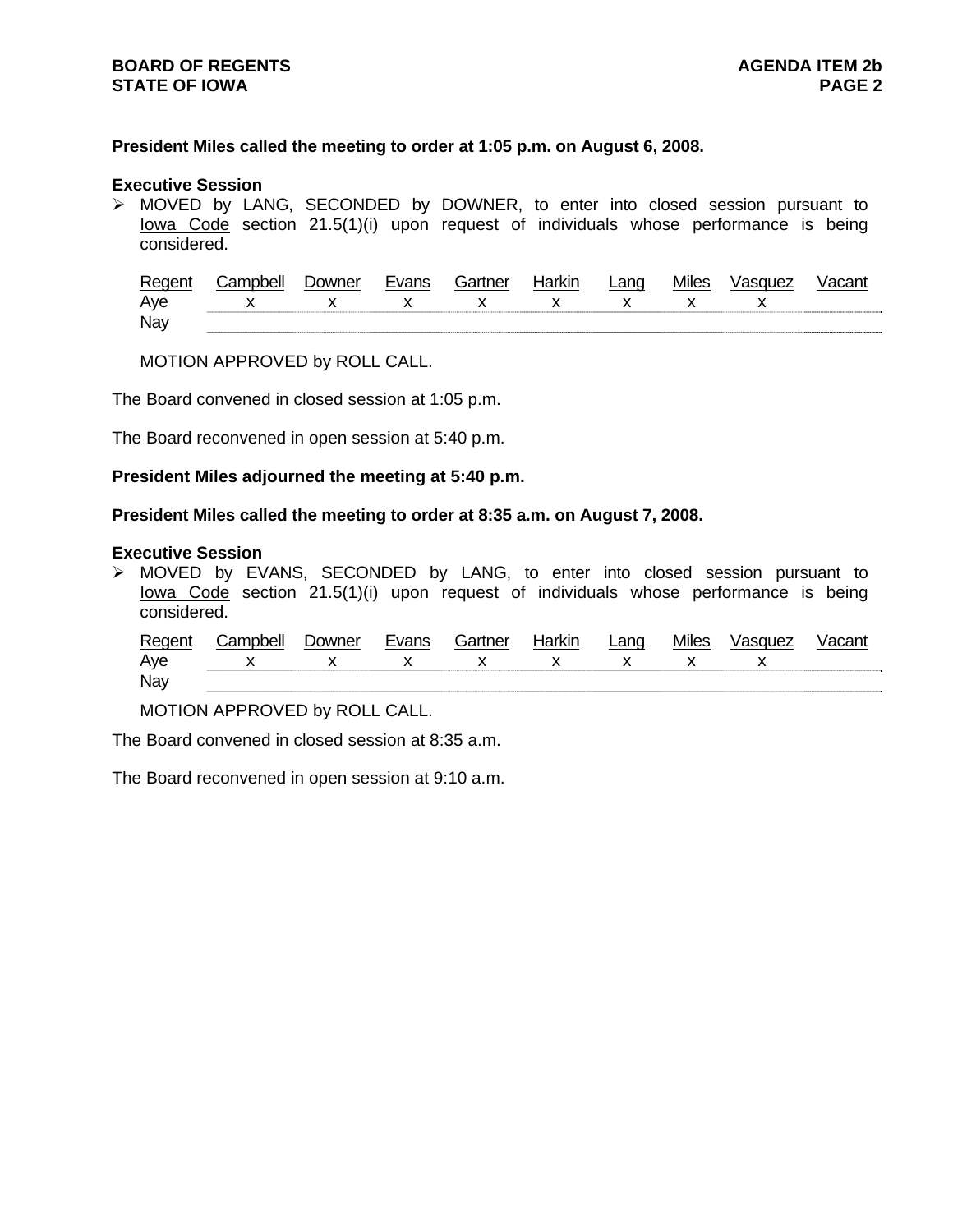# **Consent Agenda**

- Minutes of June 12, 2008, Board Meeting
- Minutes of June 18, 2008, Board Meeting
- Minutes of July 2, 2008, Board Meeting
- Institutional Personnel Transactions
- Semi-Annual Claims Activity Reports: January 1, 2008 June 30, 2008
- Conflict of Interest Vendors
- Revision to 2009 Board Meeting Schedule
- Adoption of Amendment to the Iowa Administrative Code
- FY 2008 Budget Ceiling Adjustment Center for Disabilities and Development at University of Iowa
- ◆ REACH Fees
- Use of Funds in University of Iowa Hancher Auditorium Escrow Account
- University of Iowa Equipment Purchase
- Iowa State University Equipment Purchase
- Naming of Bargaining Teams
- **Proposed Course Changes at the University of Iowa** 
	- President Miles asked about the net increase of 103 courses. Vice Provost Tom Rocklin responded that a large number of new courses resulted from the new REACH program; others resulted from new faculty in the Anthropology program. Regent Gartner asked about the enrollment in the REACH program and about the number of courses that the students will take the first semester. Dr. Rocklin responded that there are 18 students currently enrolled. He also indicated that not all REACH courses will be taught during the first year. President Miles requested five-year trend data for next year's report to be able to gauge long-term impact of course changes.
- Request to Terminate Bachelor of Arts Program in Performing Arts Entrepreneurship at the University of Iowa
- Request for a Program Name Change at the University of Iowa Master of Arts and Ph.D. Programs in French to Master of Arts and Ph.D. Programs in French and Francophone World **Studies**
- Appointments
- Annual Governance Report on Academic Program Reviews at the University of Northern Iowa President Miles indicated that academic program reviews not only meet a Board of Regents policy requirement but also are a very powerful tool to demonstrate program improvements and student learning outcomes. He indicated that the report needs to demonstrate the rigor of the review. Interim Provost Jim Lubker indicated that the Council of Provosts discussed this requirement at its last meeting and that Diana Gonzalez will be working with the Council to ensure that the universities' annual reports demonstrate the rigor of the reviews and the changes that result.
- MOVED by LANG, SECONDED by EVANS, to approve the Consent Agenda with the exception of the following two items, which were removed and considered separately: REACH Fees and Use of Funds in University of Iowa Hancher Auditorium Escrow Account.

| Regent | Campbell                                                                                                                                                                                                                                                                                         | <b>Downer</b> | Evans        | Gartner      | Harkin       | $L$ ang      | <b>Miles</b> | Vasquez | Vacant |
|--------|--------------------------------------------------------------------------------------------------------------------------------------------------------------------------------------------------------------------------------------------------------------------------------------------------|---------------|--------------|--------------|--------------|--------------|--------------|---------|--------|
| Aye    | $\mathsf{X}$ and $\mathsf{X}$ and $\mathsf{X}$ are $\mathsf{X}$ and $\mathsf{X}$ are $\mathsf{X}$ and $\mathsf{X}$ are $\mathsf{X}$ and $\mathsf{X}$ are $\mathsf{X}$ and $\mathsf{X}$ are $\mathsf{X}$ and $\mathsf{X}$ are $\mathsf{X}$ and $\mathsf{X}$ are $\mathsf{X}$ and $\mathsf{X}$ are | $\mathbf{x}$  | $\mathbf{x}$ | $\mathbf{x}$ | $\mathsf{X}$ | $\mathsf{X}$ |              |         |        |
| Nay    |                                                                                                                                                                                                                                                                                                  |               |              |              |              |              |              |         |        |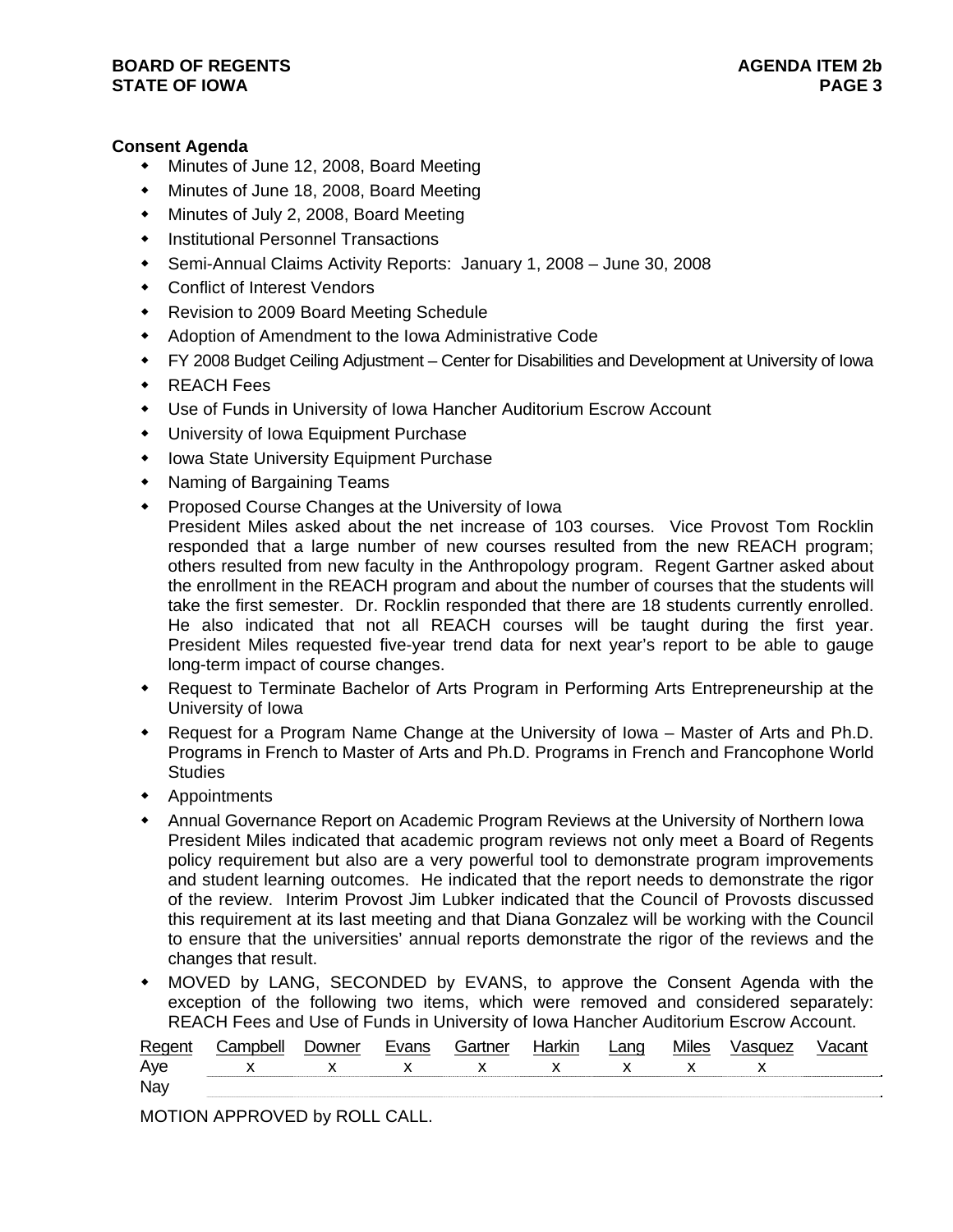#### ¾ MOVED by VASQUEZ, SECONDED by DOWNER, to approve the REACH Fees. Motion FAILED.

Regent Gartner said that the REACH Program's proposed \$100 processing fee and \$450 acceptance fee is more than other students pay and thought that the fees should be the same as for other students. Vice Provost Tom Rocklin acknowledged that the \$100 processing fee is more than the \$40 undergraduate fee and said that it could be changed. He stated that applicants to the REACH submit extensive materials, including psychological evaluations and test results, which require a great deal of expertise to interpret. He added that \$300 would be applied to tuition and \$150 would be applied to orientation, which is less than the \$185 fee (FY 2008) for undergraduate students.

Regent Gartner asked if there are acceptance fees for undergraduate students. Vice Provost Rocklin responded affirmatively and noted that the non-refundable status is not common in undergraduate programs and that it is used in smaller programs where a student that does not enroll/arrive can deprive another student of the seat.

Regent Gartner clarified with Vice Provost Rocklin that the University of Iowa would be willing to reduce the \$100 processing fee to \$40.

 $\triangleright$  MOVED by GARTNER, SECONDED by LANG, to amend the motion to approve the REACH Fees so that the processing fee be changed to \$40, which is the same as undergraduate students, and that the acceptance fee remain at \$450, with the clear understanding that \$300 of that amount is credited toward tuition.

| Regent | Campbell                                   | <b>Downer</b> | Evans | Gartner | Harkin      | Lang           | <b>Miles</b> | Vasquez |  |
|--------|--------------------------------------------|---------------|-------|---------|-------------|----------------|--------------|---------|--|
| Aye    | $\mathsf{X}$ x $\mathsf{X}$ x $\mathsf{X}$ |               |       |         | $\mathbf x$ | $\mathsf{x}$ x |              |         |  |
| Nay    |                                            |               |       |         |             |                |              |         |  |

MOTION APPROVED by ROLL CALL.

¾ MOVED by EVANS, SECONDED by GARTNER, to approve the Use of Funds in University of Iowa Hancher Auditorium Escrow Account.

| Regent  | Campbell | Downer | Evans | Gartner | Harkin | $L$ ang | <b>Miles</b> | Vasquez | Vacant |
|---------|----------|--------|-------|---------|--------|---------|--------------|---------|--------|
| Aye     |          |        |       |         |        |         |              |         |        |
| Nay     |          |        |       |         |        |         |              |         |        |
| Abstain |          |        |       |         |        |         |              |         |        |

MOTION APPROVED by ROLL CALL.

## **Board President Report**

President Miles announced that a press briefing would occur at the conclusion of the meeting.

President Miles reported that the universities were asked to report on the seven recommendations in the Board counsel's June report on the initial inquiry into the SUI sexual assault at the September Board meeting. He said that those responses will be deferred and not be expected at the September meeting since the inquiry has been reopened.

President Miles announced that Joan Racki is the 2008 Society for College and University Planning (SCUP) distinguished service award recipient. He reported that she has been involved with SCUP for over 20 years and congratulated her on this well-deserved honor.

¾ The Board received the report by GENERAL CONSENT.

## **Executive Director Report**

Executive Director Bob Donley provided the Board with a progress report on the four key initiatives that the Board assigned to him: Board Strategic Plan, Communications and Marketing Plan, Financial Aid and Student Debt, and Sustainability Plan Development and Implementation.

 $\triangleright$  The Board received the report by GENERAL CONSENT.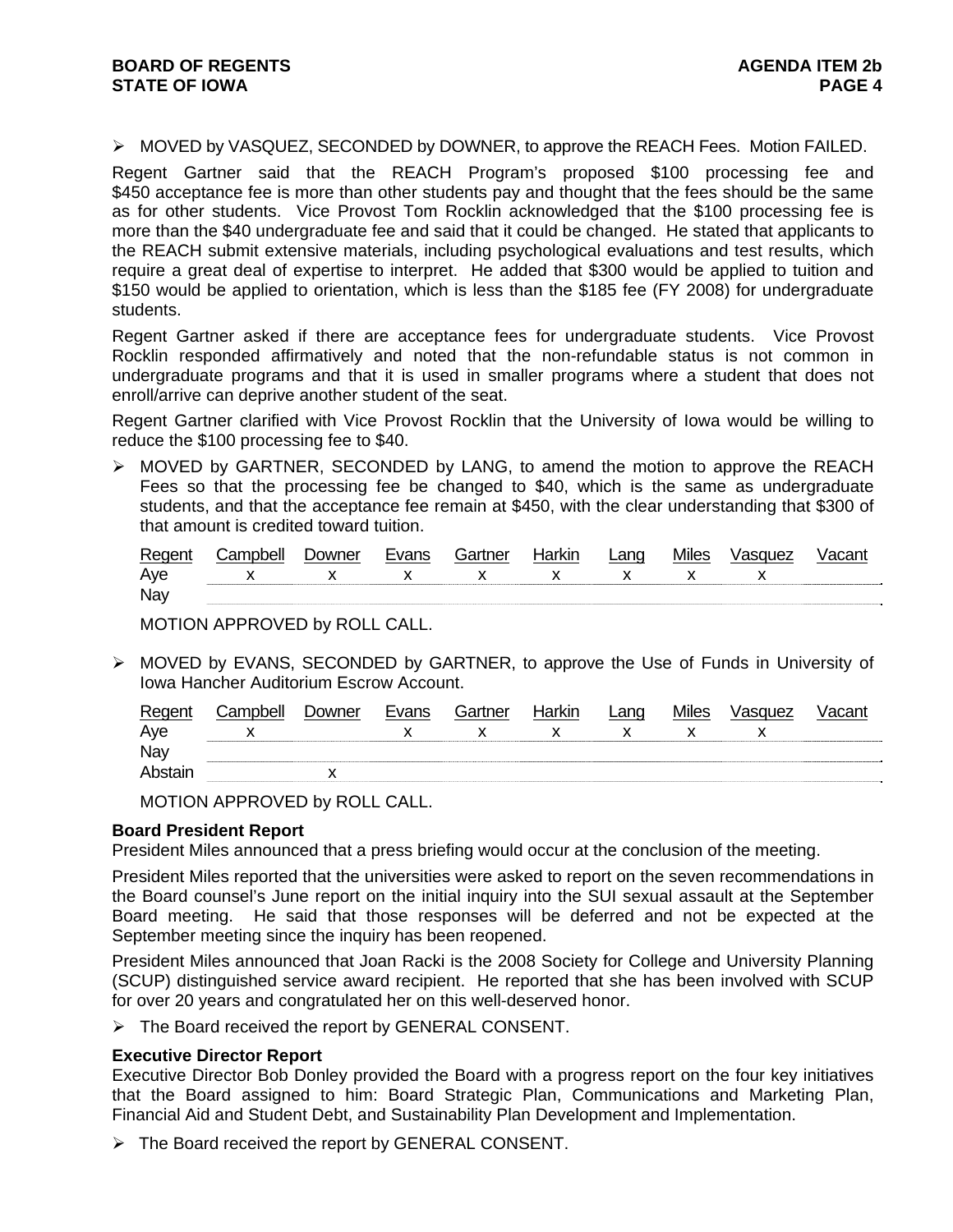# **Institution Update – University of Northern Iowa**

President Allen reported on UNI's:

- Student Benjamin Frein, 1 of 25 finalists selected to compete for \$100,000 in cash, prizes, and services at the Global Student Entrepreneur Awards (GSEA) in November. The GSEA recognizes the world's top undergraduate student entrepreneurs; he is the only Iowa student selected to compete at this level;
- Department of Biology Professor Jean Gerrath, who received a National Science Foundation grant to investigate family-tree relationships and the geographic history of the grape family;
- Search for the next Executive Vice President and Provost; the goal is to have one named before the end of the fall semester;
- Successful testing of UNI's mass outdoor warning system. Regent Lang commented that he heard it went very well and commented that parents are notified as well;
- New Track and Field/Cross Country Coach Travis Geopfert, a 2002 UNI graduate and Panther Assistant Coach for the past five seasons;
- Women's basketball team finishing with the sixth highest team GPA of 3.5 among NCAA Division I teams and earning a place on the Women's Basketball Coaches Association Academic Top 25 Honor Roll; this was the fourth year that UNI finished in the top 10.

In response to a question from Regent Gartner on GPA disclosure and the Buckley Amendment/Family Education Rights and Privacy Act (FERPA), Provost Hogan said that in cases of athletic-related awards, information is submitted to the NCAA without any personally identifiable information. Regent Gartner asked if there is an automatic waiver that is required by the NCAA. Provost Hogan said he would investigate but thought it was allowable under FERPA.

- Meetings and plans for developing a statewide research, development, dissemination, and demonstration school; and
- Progress, accomplishments, and activities with the Math and Science Initiative. Regent Lang asked about services for older adults. President Allen said that the Regents Mathematics and Science Education Institute is designed to be creative in solving those issues and Professor and Initiative Leader Jeff Weld elaborated on general public science literacy events.
- $\triangleright$  The Board received the update by GENERAL CONSENT.

## **Institution Update – Iowa School for the Deaf**

Superintendent Prickett reported on ISD's summer programs, including the Southwest Iowa Leadership Camp, where students learn how to exercise leadership skills; pilot program for preschool students to learn language skills; week-long sessions for elementary and high-school students; and the wheelchair user day camp;

 $\triangleright$  The Board received the update by GENERAL CONSENT.

## **Institution Update – Iowa Braille and Sight Saving School**

President Miles welcomed Superintendent Clancy. Superintendent Clancy thanked the Board for the opportunity to lead the IBSSS.

Superintendent Clancy reported on IBSSS's agreement and implementation of AmeriCorps; visit from Governor Culver; summer professional development opportunity for staff; and summer activities for blind and visually impaired individuals. He acknowledged and thanked Jeananne Schild for her service and for her support to him.

 $\triangleright$  The Board received the update by GENERAL CONSENT.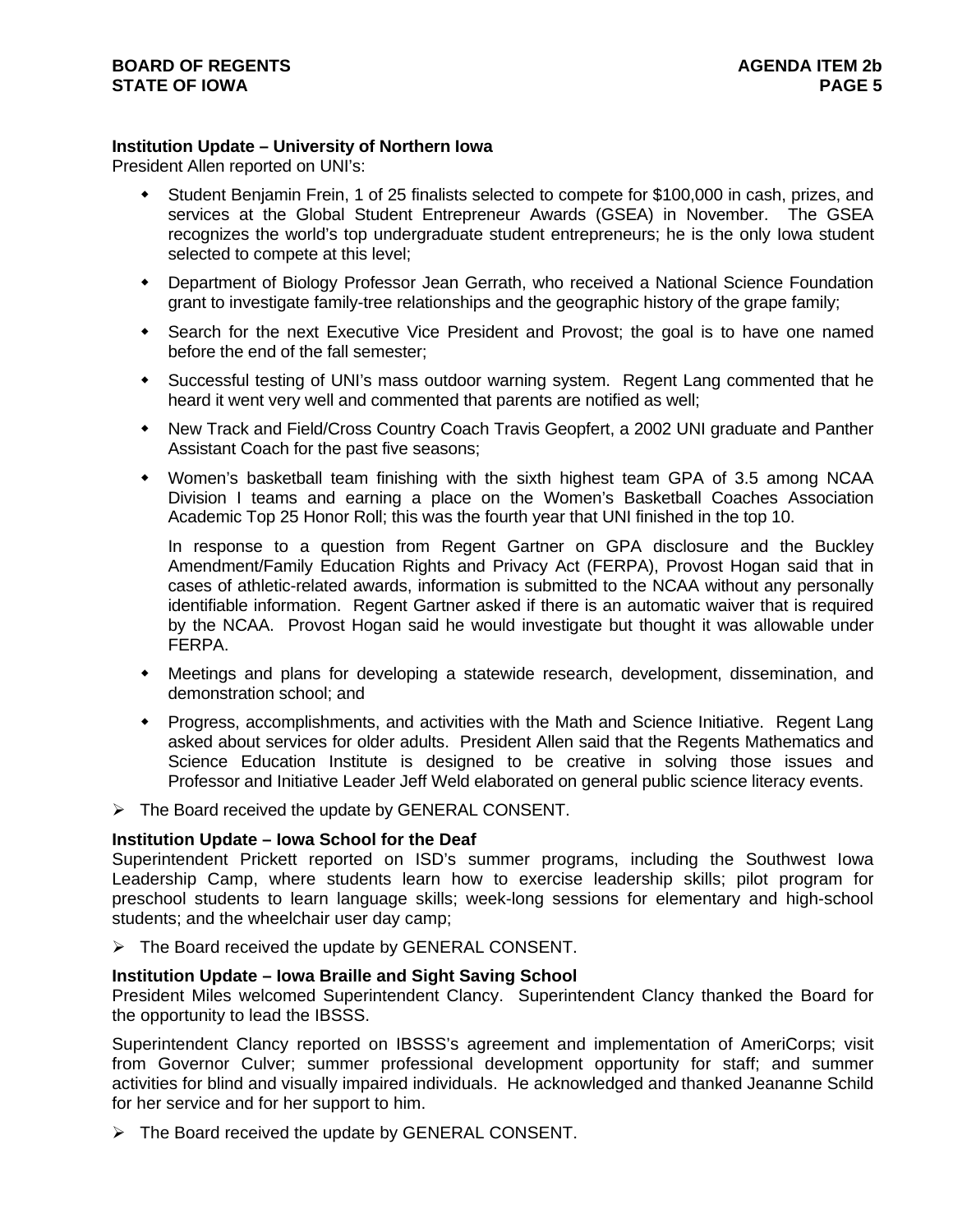# **Institution Update – Iowa State University**

President Geoffroy reported on ISU's:

- Preparations for the fall 2008 semester. He projected a 6% increase in new freshman, 2% increase in transfer students, and an overall enrollment growth of about 3%;
- Summer activities including hosting the Iowa Special Olympics Games, Iowa Games, and Shrine Bowl;
- Leadership changes including: Cheryl Achterberg's resignation as Dean of the College of Human Sciences – Dr. Pam White will serve as Interim Dean; Mark Kushner's resignation as Dean of the College of Engineering – Jim Bernard will serve as Interim Dean. National searches will be conducted for both positions. He also reported that searches for the next Dean of the College of Design and Vice President for Research and Economic Development are progressing.
- FY 2008 private fundraising results; ISU raised \$135.4 million exceeding the \$110 million goal;
- Agricultural Business Club, which was named the National Outstanding Chapter for the third consecutive year;
- Student athlete Lisa Koll, who won the NCAA 10,000 meter championship and was named the 2008 Women's Division 1 Outdoor Track Scholar-Athlete of the Year by the U.S. Track & Field Cross Country Coaches Association; and
- Annual Growing the Bioeconomy Conference scheduled in September.

Regent Vasquez commented that ISU's promotional efforts are more visible and wondered if the increased enrollment could be attributed to these efforts. President Geoffroy said that ISU has been very aggressive in its marketing campaign and that he is certain that it has played a part in the increased enrollment.

 $\triangleright$  The Board received the update by GENERAL CONSENT.

## **Iowa State University – Proposed New Basketball Practice Facility**

President Geoffroy provided an overview of the proposed practice facility for men's and women's basketball, explaining that it results from an opportunity presented to the University from a local Ames developer. Under the proposal, the developer would construct the facility on land located in southwest Ames, donate the land (approximately two acres) to the University, and sell the facility to the University upon completion of the building at the cost of construction. The University reported that this proposal would meet the needs, requirements and expectations of the Athletic Department, and allow development of the facility in a very economical manner and in a short time period.

President Geoffroy explained that the availability of a dedicated practice facility for the basketball programs has the potential to enhance the athletes' academic success. He reported that there is limited availability in the University's basketball practice facilities (Hilton Coliseum, State Gym, and the Forker Building) due to other campus activities. This forces the University's basketball teams to practice from 6:00 p.m. to 9:00 p.m., rather than from 3:00 p.m. to 5:00 p.m. which is a more typical practice schedule. Since the basketball athletes are practicing in the evenings, they are not able to participate in evening studies with other student athletes in the Academic Success Center, and it is more difficult for them to take advantage of the Center's tutoring and other services. A dedicated basketball practice facility would provide the flexibility to schedule afternoon practice sessions, which would encourage the student athletes' evening use of the Academic Success Center and its resources, and free up the State Gym and Forker Building for use for evening intramural activities. Regent Downer expressed his appreciation for the University's emphasis on academics with respect to the practice facility, and for addressing the conflict between athletic schedules and academic activities.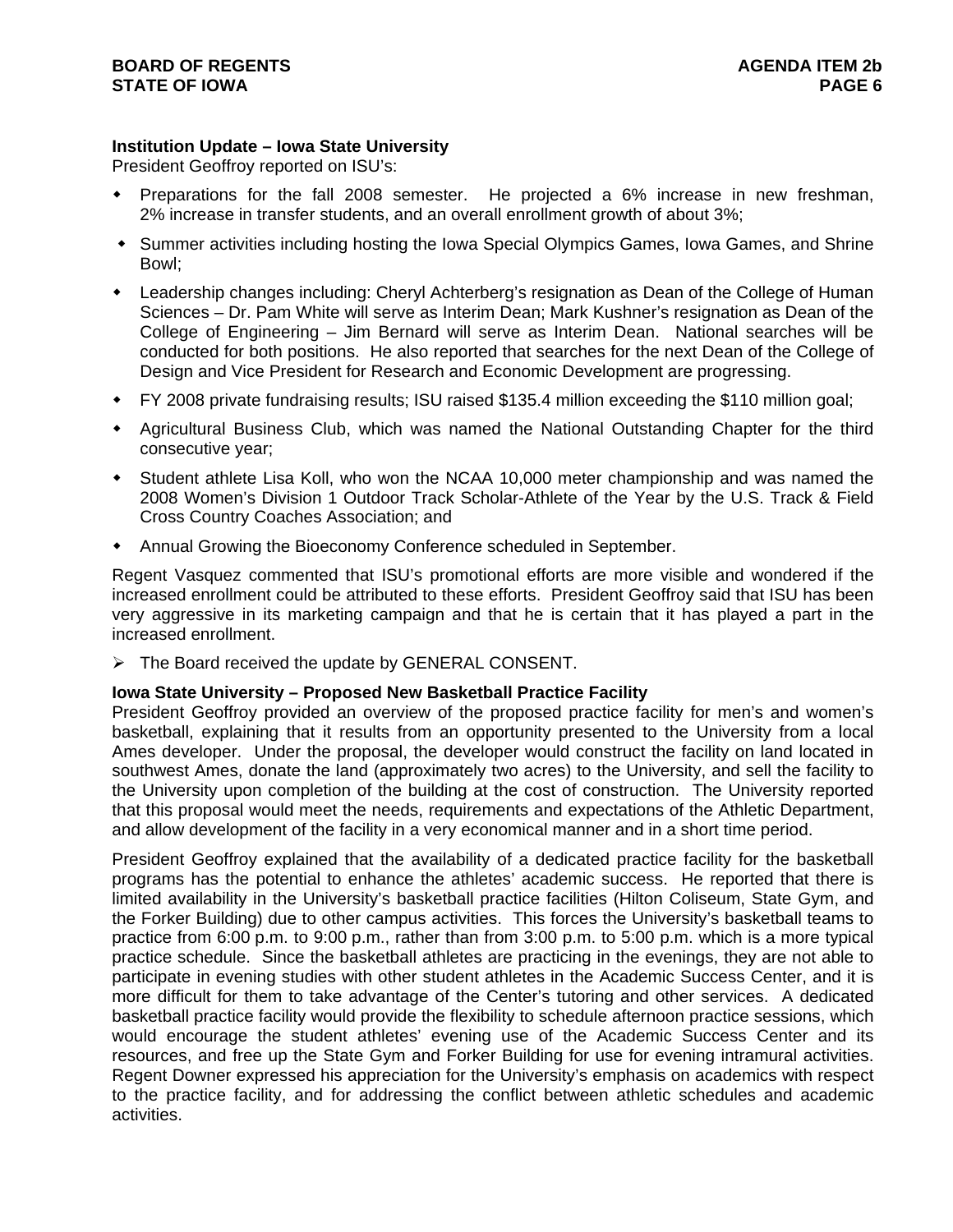Athletic Director Pollard explained that practice schedules and facilities are important factors in the recruitment of student athletes and are often the primary reason for the non-recruitment of student athletes to the University. He indicated that the ISU coaching staffs and student athletics are very excited about the opportunity for development of the practice facility since it symbolizes the importance of the basketball programs to the University.

Vice President Madden added that the facility would be constructed in accordance with University standards and specifications; the developer anticipates the building can be completed by next fall. The purchase price would not exceed \$6.9 million, which the University believes is a reasonable cost for the 37,400 square foot building (\$185 per square foot). The University plans to retain an independent contractor, most likely The Weitz Company, to monitor the construction and verify costs for the University.

Vice President Madden referenced a letter from Convention, Sports and Leisure International (CSL), the independent financial consultant, which verifies that the University's proposal is financially sound and viable. He explained that the fund raising effort for the project is continuing, and that the University would use the Regents master lease program to finance whatever portion of the \$8 million project cost is not raised from private funds.

Vice President Madden explained that the University's original plan to develop a basketball practice facility at Hilton Coliseum (as outlined in the University's June 2006 Athletic Facilities Master Plan) is currently not possible because of the significant cost (\$35 million to \$40 million); however, the University would still consider this possibility if future funds become available for the project. He added that while the practice facility proposed at this time would not be built to last 100 years (which is consistent with its cost), it would be a sound structure that would meet the needs of the University's basketball programs.

In response to a question from Regent Gartner, Athletic Director Pollard explained that the practice facility would also benefit the University's volleyball program, since it is the third team that vies for practice time in the same three facilities currently used by the basketball programs. He and President Geoffroy also indicated that while the proposed facility would primarily serve as a practice facility, it would also house coaches' and staff offices, and workout rooms, in addition to the two basketball courts.

Regent Lang questioned the other details to be worked out before the project can proceed, as indicated in the last paragraph of the agenda item. Vice President Madden explained that the University's formal agreement with the developer is currently being drafted in consultation with the Board Office and Attorney General's office. The agreement will include University performance standards for the developer with respect to energy conservation, signage, etc., and the requirement for University approval of the design plans. The developer will also need to meet city zoning, inspection, and code requirements.

In response to questions from President Miles on the source of financing for the project, Vice President Madden confirmed that the Department of Athletics would assume responsibility for the facility's operating costs, as well as the debt service payments for the portion of the construction costs financed through the Board's master lease program.

In response to additional questions from the Regents, Vice President Madden estimated the value of the land at between \$800,000 and \$1 million. He also explained that the University is reviewing different security options for the facility, which have yet to be finalized.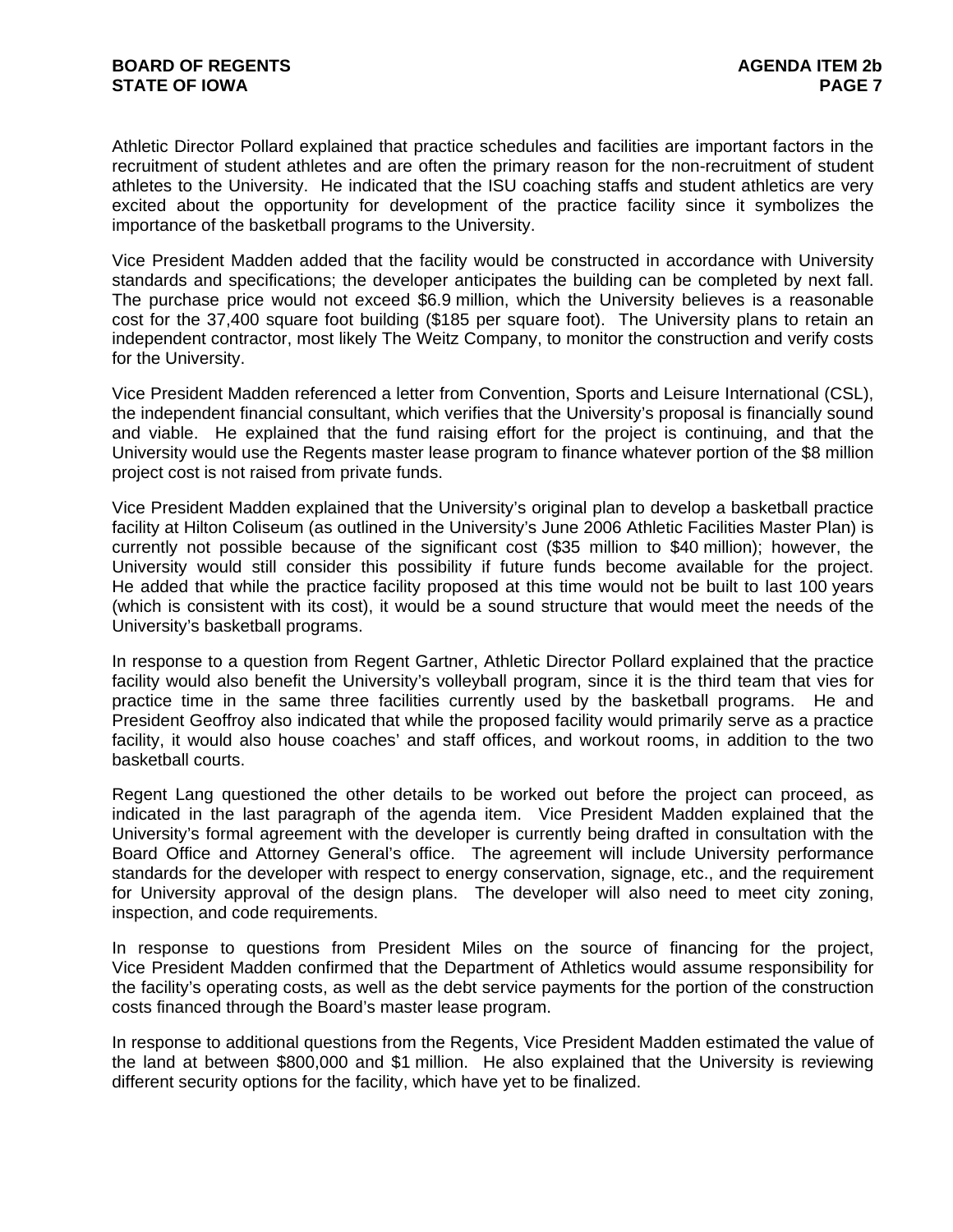- ¾ MOVED by LANG, SECONDED by GARTNER, to approve the University's request to proceed with developing agreements for a proposed new basketball practice facility, and to delegate authority to the Executive Director to sign such agreements, subject to the following:
	- University's written commitment to purchase the facility at a cost not to exceed \$6.9 million, which shall be completed prior to the beginning of construction, and all other legal documents related to the project, shall be reviewed and approved by the Board Office and Attorney General's Office;
	- The University will ensure that the facility to be constructed meets its performance specifications and state building codes in addition to City of Ames codes, and that the price to be paid for the facility is fair and reasonable, as verified by an independent entity, in lieu of required appraisals;
	- Receipt from the City of Ames of all necessary approvals; and
	- Receipt of a report from Convention, Sports and Leisure International (CSL) verifying the reasonableness of the financial planning assumptions to ensure there are adequate funds to pay any debt service and operating costs.

| Regent | Campbell       | <i>D</i> owner | Evans                                                                                                                                                                                                                                                                                                                           | Gartner        | Harkin | Lang        | <b>Miles</b> | Vasquez | Vacant |
|--------|----------------|----------------|---------------------------------------------------------------------------------------------------------------------------------------------------------------------------------------------------------------------------------------------------------------------------------------------------------------------------------|----------------|--------|-------------|--------------|---------|--------|
| Aye    | $\mathsf{x}$ x |                | $\mathbf x$ and $\mathbf x$ and $\mathbf x$ and $\mathbf x$ and $\mathbf x$ and $\mathbf x$ and $\mathbf x$ and $\mathbf x$ and $\mathbf x$ and $\mathbf x$ and $\mathbf x$ and $\mathbf x$ and $\mathbf x$ and $\mathbf x$ and $\mathbf x$ and $\mathbf x$ and $\mathbf x$ and $\mathbf x$ and $\mathbf x$ and $\mathbf x$ and | $\mathsf{X}$ x |        | $\mathbf x$ |              |         |        |
| Nay    |                |                |                                                                                                                                                                                                                                                                                                                                 |                |        |             |              |         |        |

MOTION APPROVED by ROLL CALL.

### **Institution Update – University of Iowa**

President Mason stated that the University endured and survived the flood and, despite ongoing challenges, a near record freshman class is expected in the Fall. She said, rarely, if ever, had she experienced so many people come together to accomplish so much, and thanked everyone who helped. In lieu of comments, she introduced University Relations Director of News Services Steve Pradarelli, who showed a video of pictures taken in Iowa City of the 2008 floods.

Vice President True said that the biggest financial, logistical, and physical issues and decisions with respect to recovering fully lie ahead. He compared costs from the floods of 1993 with 2008 and discussed: property and casualty insurance; flood emergency response plan; precipitation and river elevations; flood response organization and plan; priorities; safety; UIHC patient care; emergency utility services and utilities restoration and improvements; facilities restoration and leases; intermediate- and long-term restoration and flood mitigation; summer/fall classes; housing; clean up and ventilation; re-occupying buildings and safety; insurance policies; national flood insurance program; FEMA; damage assessments; people recovery; recognitions; consultants; standards; and more.

In response to Regent Vasquez's question, Vice President True said that examples of flood mitigation include efforts such as tearing down buildings, isolating buildings from tunnels, and building levy systems. He added that the most important thing is to resume operations and the next thing is to figure out what to do should it happen again.

Regent Gartner asked that the Board Office prepare a report on Jackson Pollock's "Mural," a painting owned by the University of Iowa. He reported that, a couple of years ago, it was estimated that sale of the painting would net the University \$150 million. He said that he is not proposing that the painting be sold, but that as the University deals with horrendous financial issues resulting from the 2008 floods, that it is known what that option would bring. He said that there is going to be enormous financial pressures since tens of millions of dollars in damage will not be covered by FEMA or insurance and that the Arts Campus was the campus most seriously affected.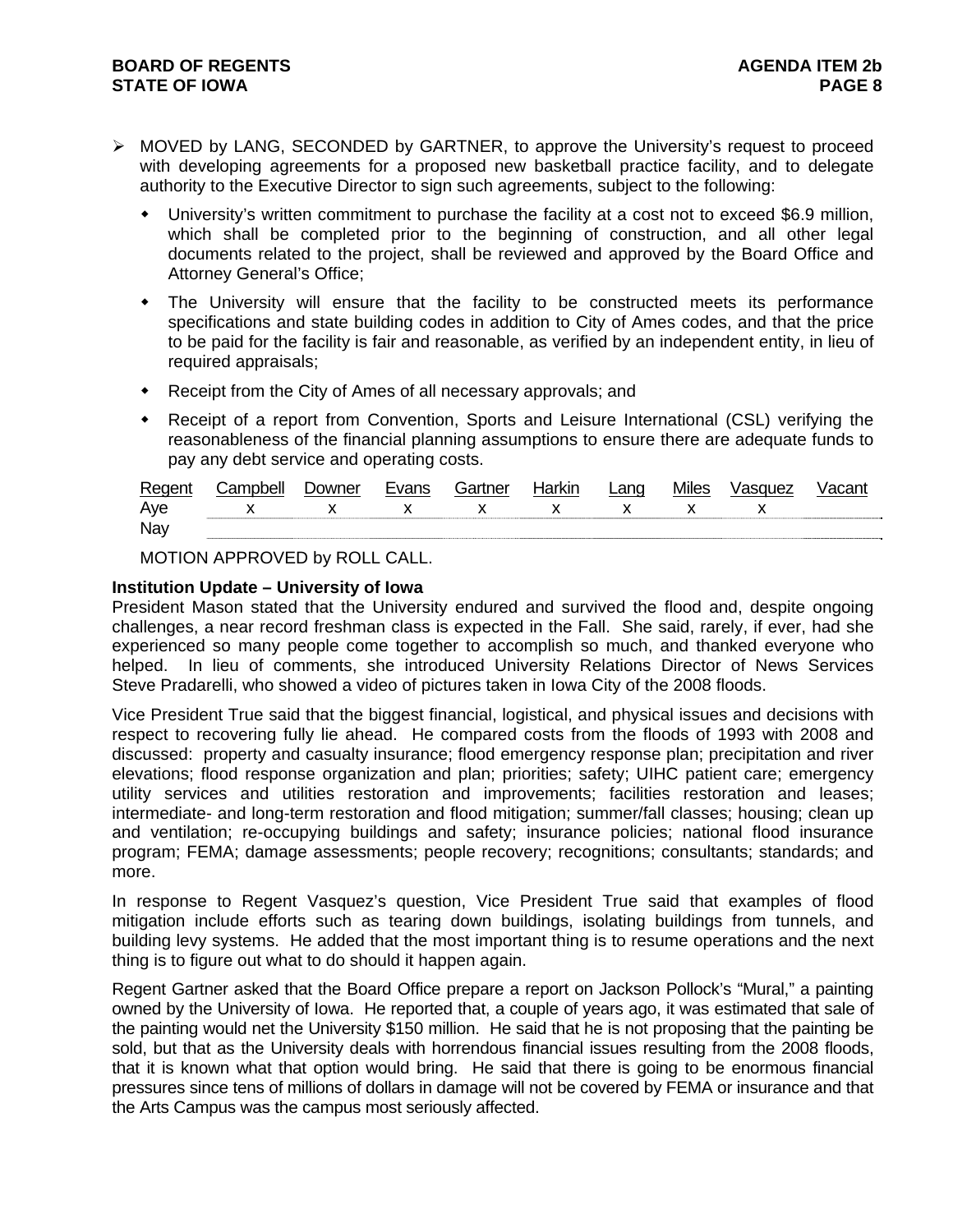Regent Gartner asked that the report contain the pros and cons of selling the painting; the value today if it were sold to a public museum --with an agreement that it be available to Iowans on a regular basis- and not a private collector; the annual cost for insurance, security, and other costs; and legal and policy issues.

Regent Downer said that: (1) he didn't mind looking it, but suspected that no case could be made that would be persuasive; (2) the painting is one of the great marks of distinction at the University of Iowa and one of the reasons why the University has been described as having one of the premier art collections of any university in the country; (3) this could dissipate one of the unique resources of the University of Iowa; and (4) in the absence of something very compelling, he would oppose any sale.

Regent Gartner clarified that he is not pro or con until he could see the study.

Regent Lang agreed, said it is important, and noted that the painting could have been destroyed and we would not have it to enjoy. He said that the study is a tremendous asset that could lend itself to rebuilding the University.

President Miles directed the Board Office to prepare the study.

President Miles congratulated the University for its response; thanked students, faculty, staff, and volunteers for a tremendous effort; and said that nothing tests an institution like the unexpected. He acknowledged that there is a lot of work to do to bring the University back to where it once was and something even better and said that the Board will be supportive in those efforts.

¾ The Board received the update by GENERAL CONSENT.

### **Register of University of Iowa Capital Improvement Business Transactions**

Vice President True provided an overview of the projects on the University of Iowa capital register.

¾ MOVED by GARTNER, SECONDED by HARKIN, to approve the project description and budget for the **Power Plant – Combustion Turbine Generator** project (\$4,155,580), and to ratify Executive Director emergency approval of the project description and budget for the **Replace Boiler Make-up Water System** project (\$4,033,196).

| Regent | ampbell:       | <b>Downer</b> | Evans        | Gartner                     | . Harkir | ∟ang         | <b>Miles</b> | Vasquez |  |
|--------|----------------|---------------|--------------|-----------------------------|----------|--------------|--------------|---------|--|
| Aye    | $\mathsf{x}$ x |               | $\mathbf{x}$ | $\mathsf{x}$ x $\mathsf{x}$ |          | $\mathsf{X}$ |              |         |  |
| Nay    |                |               |              |                             |          |              |              |         |  |

MOTION APPROVED by ROLL CALL.

## **Audit/Compliance and Investment Committee Report**

- ¾ MOVED by EVANS, SECONDED by DOWNER, to:
	- Accept the FY 2008 Audit Progress from the Internal Audit Department and approve the FY 2009 audit plan;
	- Approve contracts for bond counsel, bond financial advisor, and arbitrage services (effective September 1, 2008); and
	- Approve the University of Iowa's Hygienic Laboratory pricing policy and process position statement.

| Regent | Campbell          | Downer | Evans | Gartner | Harkin | Lang                        | <b>Miles</b> | Vasquez | Vacant |
|--------|-------------------|--------|-------|---------|--------|-----------------------------|--------------|---------|--------|
| Aye    | $X$ x $X$ x $X$ x |        |       |         |        | $\mathsf{x}$ x $\mathsf{x}$ |              |         |        |
| Nay    |                   |        |       |         |        |                             |              |         |        |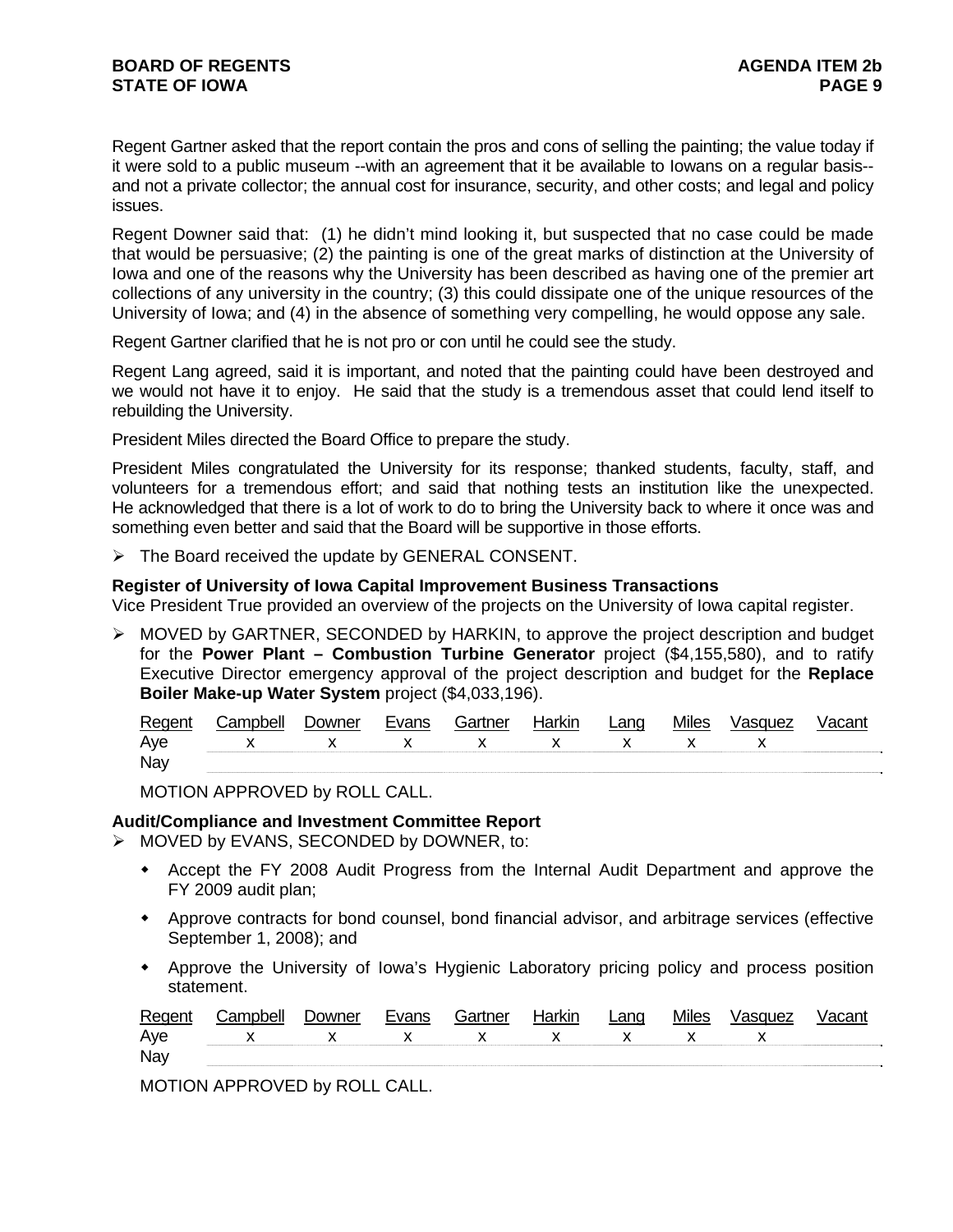# **University of Iowa Hospitals and Clinics (UIHC) Trustees Report**

The previous committee meeting minutes were approved with the clarification that the Board would do its own due diligence on making sure any property purchased would have clear title and not just rely on a lending institution to make the determination.

Vice President for Medical Affairs Jean Robillard provided a copy of the latest US News & World Report rankings. UIHC has 9 Specialties in the top 50.

Vice President Robillard also provided an update on the implementation of the Epic IT system.

Interim CEO Gordon Williams, Associate Vice President for Nursing Ann Williamson, Dean of the Carver College of Medicine Paul Rothman, and Vice President Jean Robillard provided a review of the actions taken during the flood and what can processes can be improved. During this presentation, the loss of utilities was the most significant concern to keeping UIHC open and running during the emergency.

Associate Vice President for Finance and UIHC CFO Ken Fisher reviewed the operating and financial figures. During this presentation Mr. Fisher noted that the impact of the flood on UIHC was in the range of \$5-7 million.

Interim CEO Williams provided an update on the Hospital Facilities Addition and Renovations. Heery International (Iowa City Office) was selected as the Architect of Record. HKS (Dallas, TX) was selected as the Design Architect. Stanley Beaman and Sears (Atlanta, GA) was selected as the Children's Hospital Architect. UIHC is currently in the process of selecting a construction manager.

Interim Chief Operating Officer Eric Dickson provided an overview of improving patient safety at UIHC. A resolution was adopted unanimously which endorsed the initiatives taken on safety and requested the Board be given regular progress reports.

Also a resolution was unanimously adopted which thanked Gordon Williams for his time and efforts while interim CEO of UIHC.

 $\triangleright$  MOVED by DOWNER, SECONDED by EVANS, to approve the report of the August 6, 2008, UIHC Committee meeting.

| Regen | `amnhall | Jowner | Fyanc | Gartner | larkın | Lano | <b>Miles</b> | /asquez |  |
|-------|----------|--------|-------|---------|--------|------|--------------|---------|--|
| Aye   |          |        |       | ,,      |        |      |              |         |  |
| Nay   |          |        |       |         |        |      |              |         |  |

MOTION APPROVED by ROLL CALL.

## **Evaluation of Institutional Heads and Executive Director**

President Miles reported that the Board evaluated the institutional heads and the Executive Director with the exception of President Mason; he said that the Board plans to do that in September.

- ¾ MOVED by MILES, SECONDED by EVANS, to approve, retroactive to July 1, 2008:
	- A pay increase of 5.0% for ISD Superintendent Jeanne Prickett;
	- A \$20,000 increase to the base salary of UNI President Allen plus an incentive plan with a target compensation of \$12,500 and a maximum compensation of \$25,000; and
	- A \$25,000 increase to the base salary of ISU President Geoffroy with a performance incentive plan with a target \$25,000 payout and a \$50,000 maximum.

| Regent | Campbell          | Downer | Evans | Gartner | Harkin | Lang | <b>Miles</b> | Vasquez |  |
|--------|-------------------|--------|-------|---------|--------|------|--------------|---------|--|
| Aye    | x x x x x x x x x |        |       |         |        |      |              |         |  |
| Nay    |                   |        |       |         |        |      |              |         |  |

# MOTION APPROVED by ROLL CALL.

Regent Gartner clarified that the President of the Board will work out the incentive goals with the individuals and Regent Lang clarified that the goals would be reported to the Board. President Miles concurred.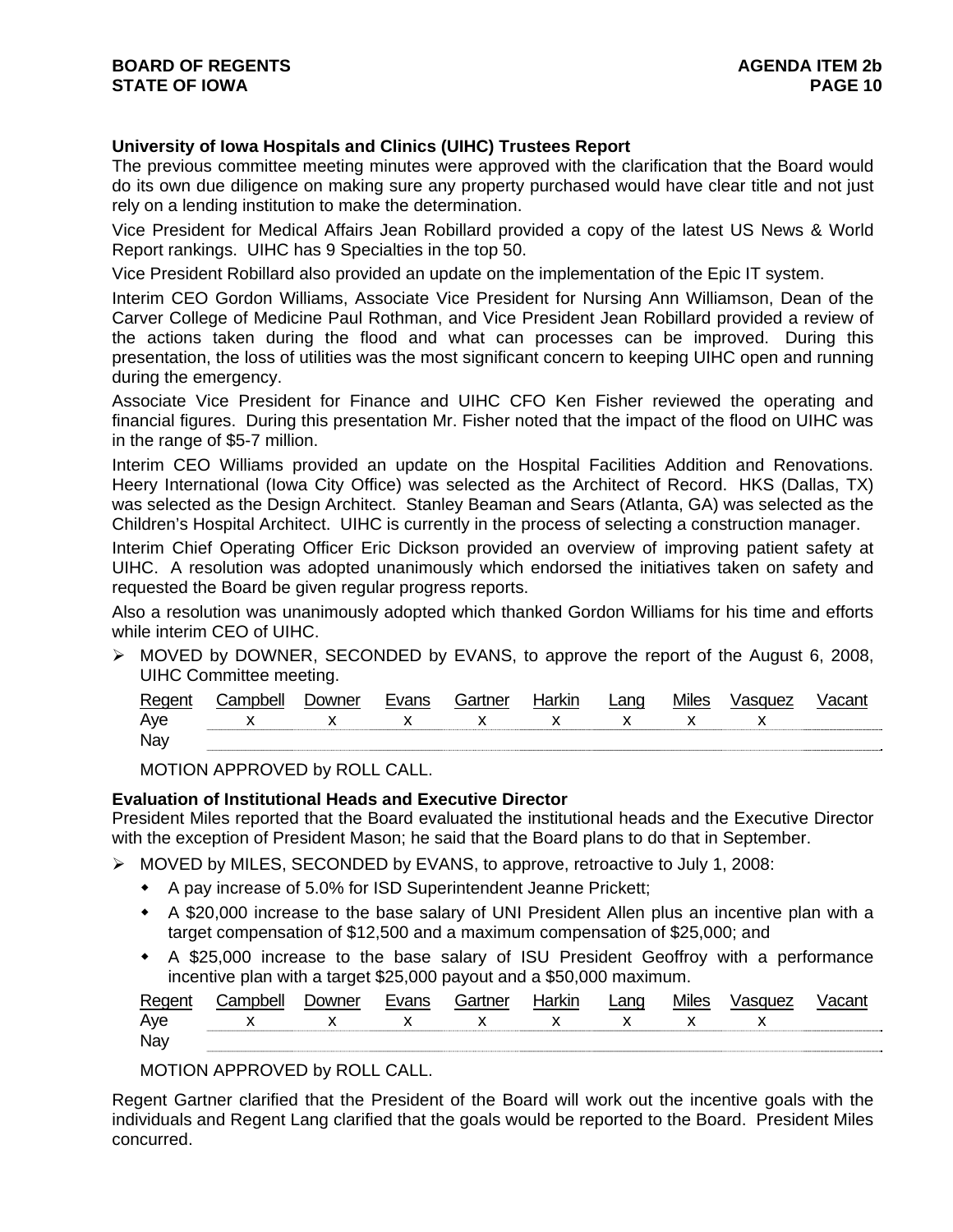**Proposed Modified Duties Policy for Faculty at the University of Iowa**

This item was removed from the docket.

**FY 2009 Budgets - Universities, Iowa Public Radio, and Southwest Iowa Regents Resource Center**  Brad Berg provided an overview of the FY 2009 budgets.

Regent Lang stressed the importance of providing a method for the public to visit with Iowa Public Radio programmers about their concerns. President Miles noted that there will be a report on Iowa Public Radio later in the afternoon.

Regent Downer expressed concern regarding the \$20,000 decrease in sports income reflected in UNI's athletic budget. He asked why and if there might be a plan to turn that around. Vice President Schellhardt said that UNI's new athletic director is looking into how to increase revenue, especially in women's sports.

President Pro Tem Evans asked Mr. Berg for an explanation of the tuition set-aside for student financial aid. Mr. Berg explained that, of the \$537 million in projected tuition revenue at the universities, they plan to set aside \$115 million for both merit- and need-based financial aid. He added that the \$115 million is roughly \$11 million more than what was budgeted for FY 2008. In response to a question from President Pro Tem Evans, Mr. Berg clarified that the \$115 million is 21.4% of the projected tuition revenue.

Regent Gartner noted that Board policy requires that tuition set-aside for financial aid has to be at least 15.0% of the tuition revenue and that the universities exceeded the requirement on their own.

- ¾ MOVED by EVANS, SECONDED by GARTNER, to:
	- Approve the FY 2009 Regent institutional budgets as presented;
	- Approval the FY 2009 Iowa Public Radio budgets as presented; and
	- Receive the FY 2009 budget of the Southwest Iowa Regents Resource Center as presented.

| Regent | ;amnhell                  | <b>Jowner</b> | Evans | Gartner   | Harkin | ∟ang                                                                                                                                                                                                                                                                                             | <b>Miles</b> | Vasquez |  |
|--------|---------------------------|---------------|-------|-----------|--------|--------------------------------------------------------------------------------------------------------------------------------------------------------------------------------------------------------------------------------------------------------------------------------------------------|--------------|---------|--|
| Aye    | $\mathsf{X}$ $\mathsf{X}$ |               |       | $X$ x x x |        | $\mathsf{X}$ and $\mathsf{X}$ and $\mathsf{X}$ are $\mathsf{X}$ and $\mathsf{X}$ are $\mathsf{X}$ and $\mathsf{X}$ are $\mathsf{X}$ and $\mathsf{X}$ are $\mathsf{X}$ and $\mathsf{X}$ are $\mathsf{X}$ and $\mathsf{X}$ are $\mathsf{X}$ and $\mathsf{X}$ are $\mathsf{X}$ and $\mathsf{X}$ are |              |         |  |
| Nay    |                           |               |       |           |        |                                                                                                                                                                                                                                                                                                  |              |         |  |

MOTION APPROVED by ROLL CALL.

### **Resolution for the Sale and Issuance of \$26,000,000 Recreational Facilities Revenue Bonds, Series S.U.I. 2008**

Joan Racki introduced Mark LeMay from Springsted Incorporated, the Board's financial advisor. Mr. LeMay reported that five bids were received; the winning bid was submitted by a syndicate headed by Wachovia Securities with a true interest cost of 4.595% and a Aa2 rating by Moody's Investors Services.

Regent Gartner asked for the coupon range. Mr. LeMay reported that the coupon ranged from 3.0% on the low end to 4.75% at the long end.

¾ MOVED by DOWNER, SECONDED by HARKIN, to approve A Resolution providing for the sale and authorizing and providing for the issuance and securing the payment of \$26,000,000 Recreational Facilities Revenue Bonds, Series S.U.I. 2008, funding the debt service reserve fund, and paying costs of issuance.

| Rea |              | ועת<br>ושו |                                          | <br>∟ano | Miles |  |
|-----|--------------|------------|------------------------------------------|----------|-------|--|
| Ave | $\checkmark$ |            | $\mathbf{x}$<br>$\overline{\phantom{a}}$ |          |       |  |
| Nay |              |            |                                          |          |       |  |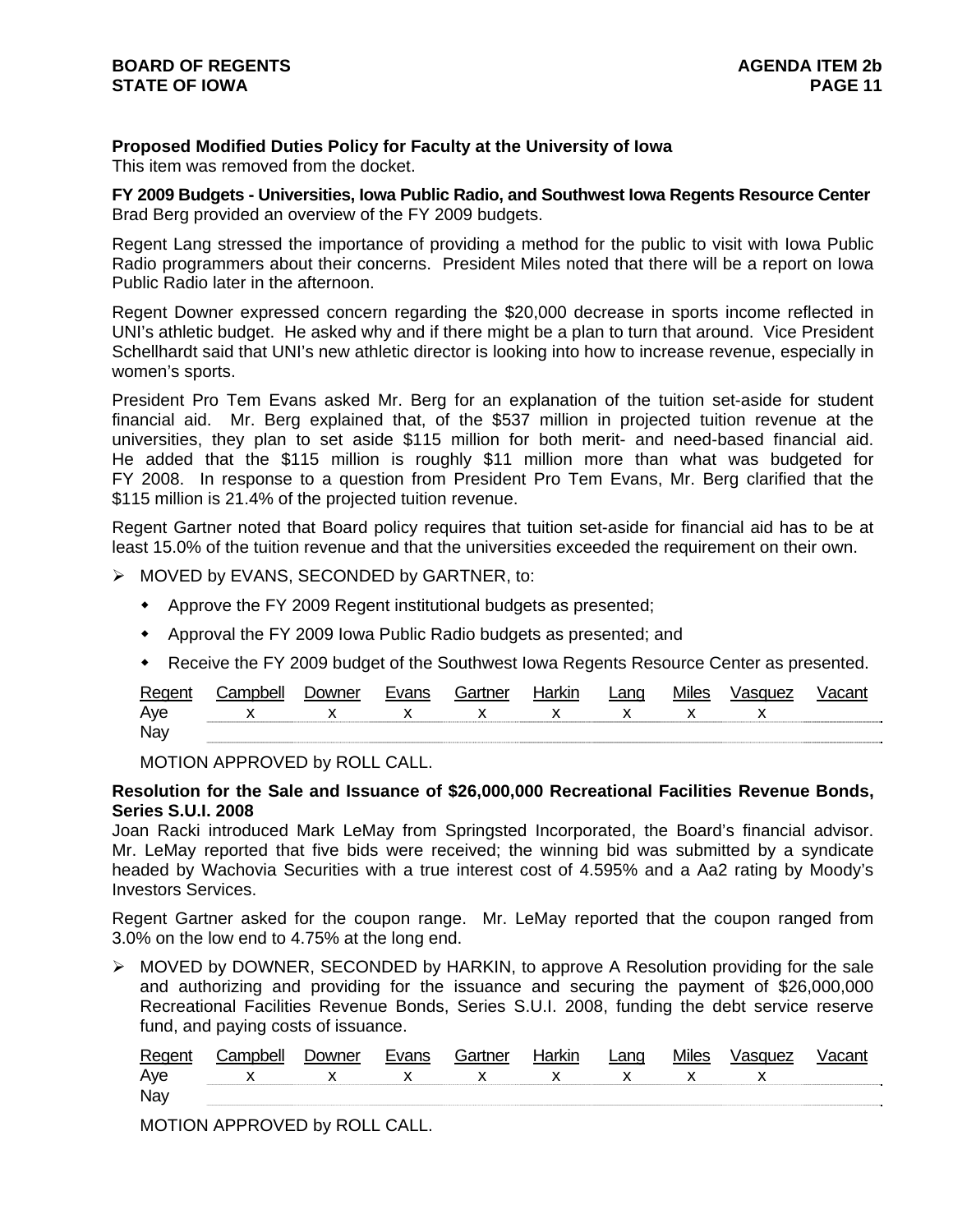# **Preliminary Resolution for the Sale of Hospital Revenue Bonds, Series S.U.I. 2008**

Vice President Doug True reported that this sale would be to fund the continuing Emergency Trauma Center Renovation and Expansion, Ambulatory Surgery Center and Procedure Suite Development projects, and a variety of inpatient improvements and services. He added that the sale would complete the outstanding authorization from the 2002 General Assembly authorizing the Board to issue Hospital Revenue Bonds with \$100 million in project proceeds over a period of years.

¾ MOVED by EVANS, SECONDED by DOWNER, to approve A Resolution authorizing the Executive Director to fix the date or dates for the sale of up to \$36,000,000 Hospital Revenue Bonds, Series S.U.I. 2008.

| Regent | Campbell | Jowner | Evans | Gartner | Harkin | Lang | <b>Miles</b> | Vasquez | Vacant |
|--------|----------|--------|-------|---------|--------|------|--------------|---------|--------|
| Aye    |          |        |       |         |        |      |              |         |        |
| Nay    |          |        |       |         |        |      |              |         |        |

MOTION APPROVED by ROLL CALL.

#### **Five-Year Institutional Roads Program**

Joan Racki provided an overview of Institutional Roads program and the Board Office recommendation outlined in the agenda item.

¾ MOVED by DOWNER, SECONDED by HARKIN, to approve the Five-Year Institutional Roads Program with capital projects totaling \$7.8 million for calendar years 2009 through 2013, including projects totaling \$1.56 million for 2009.

| Regent | Campbell | Downer | Evans | Gartner | Harkin | Lang | <b>Miles</b> | Vasquez | Vacant |
|--------|----------|--------|-------|---------|--------|------|--------------|---------|--------|
| Aye    |          |        |       |         |        |      |              |         |        |
| Nay    |          |        |       |         |        |      |              |         |        |

MOTION APPROVED by ROLL CALL.

#### **Institutional Agreements, Leases and Easements**

Vice President True provided an overview of the leases presented for Board ratification. The leases, which were approved by the Executive Director, will provide temporary facilities to house the programs of the University's Arts Campus which were displaced by flooding.

In response to questions from Regent Lang, Vice President True reported that the University will be investing \$1 million or more to prepare the interior of the former Menards building for use. He explained that the University anticipates the need to lease this space (and others) for multiple years, exercising the extension options in the lease agreements. He added that the University will be aggressively seeking reimbursement from the Federal Emergency Management Administration (FEMA) for 90 percent of the costs of leasing and improving the spaces for use by faculty and students.

¾ MOVED by EVANS, SECONDED by GARTNER, to ratify Executive Director approval of four leases for the benefit of the University of Iowa as summarized in the agenda item, subject to approval of the final documents by the Board Office and Attorney General's Office.

| Regent |               |  | . ≟artnor | Lano |  |  |
|--------|---------------|--|-----------|------|--|--|
| Aye    | x x x x x x x |  |           |      |  |  |
| Nay    |               |  |           |      |  |  |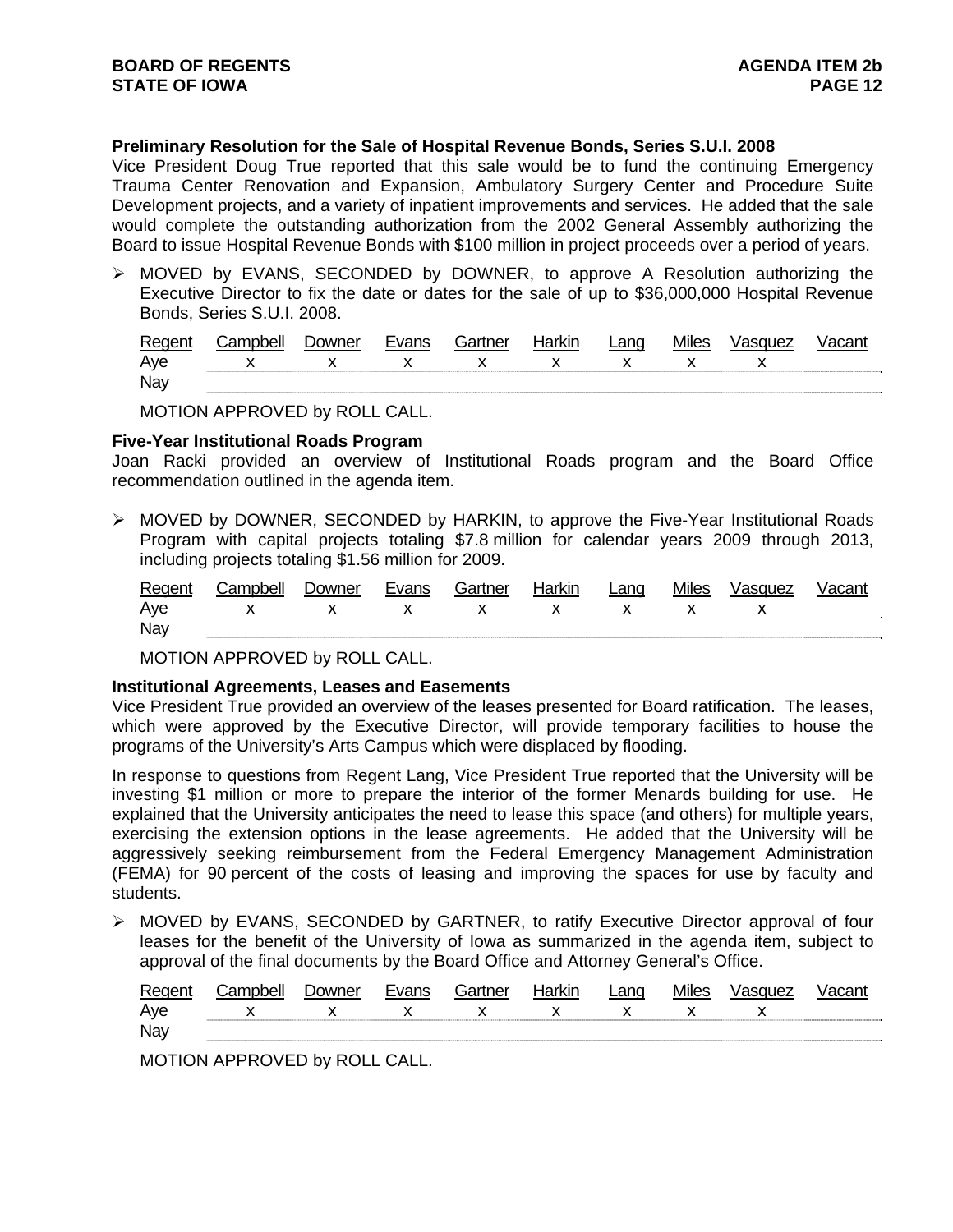# **Register of Iowa State University Capital Improvement Business Transactions**

President Miles expressed concern with the number of revised budgets for the **Memorial Union Renovation** project and requested an explanation. Vice President Madden explained that the Union is in need of a great deal of modernization and upgrading for compliance with various building codes. The University has not had sufficient funding sources to undertake the renovation of the entire building at one time, and therefore the University has been proceeding with upgrades as funding has become available. He reported that while there is a Master Plan for renovation of the Union, the project has been driven by the availability of financial resources. He projected that renovations in the Union would continue over the next several years as funding resources become available. He offered to outline the Union Master Plan at a future meeting of the Board.

President Miles requested a full explanation of the Union Master Plan for any future budget revisions to the renovation project. He expressed his concern with the Board's governance challenge once it approves a project budget and funding, and the difficulty of not approving future budget increases for risk of stopping the work on the project. He emphasized the importance of capturing the costs at the front end of the project, for all Regent construction projects.

Vice President Madden indicated his agreement, and explained that the University has been identifying each component of the project as a "phase," when perhaps it would be better to identify each component as a separate, individual project within the Master Plan. He confirmed that the University would outline the Master Plan before requesting any future budget increases for the Union renovation.

Vice President Madden also explained that the University is in the process of accessing the future use of the three floors of hotel rooms in the Union to determine if the space could be used more effectively for other purposes. The hotel consists of approximately 60 guest rooms of 1950s vintage which have had little upgrading. With the central campus location, some University groups have expressed interest in using the space. However, there are people who like the convenience of the housing on campus, particularly international visitors. In response to questions from Regent Harkin on the occupancy and use of the hotel rooms, Vice President Madden reported that occupancy typically runs between 50 percent and 60 percent per year, and its use tends to be consistent with the academic calendar.

In response to a question from Regent Gartner, Vice President Madden explained that the Union became part of the University in 2002 by Board of Regents action. The prior corporate structure (Memorial Union Corporation) did not allow for fund raising or enough bonding ability to provide the extensive building renovations that were needed. He further indicated that the Union reports to the Vice President for Student Affairs, Tom Hill.

 $\triangleright$  MOVED by EVANS, SECONDED by HARKIN, to approve the revised project budget for the **Memorial Union Renovation** project (\$22,475,000), and the project description and budget (\$6,500,000) and the selection of Alvine Engineering, Omaha, Nebraska, for the **Telecommunications – Inside Plant System Upgrade – Phase 7** project.

| Regent | ∴amnhell        | Jowner | Evans | Gartner | darkir l | Lang | <b>Miles</b> |  |
|--------|-----------------|--------|-------|---------|----------|------|--------------|--|
| Ave    | x x x x x x x x |        |       |         |          |      |              |  |
| Nay    |                 |        |       |         |          |      |              |  |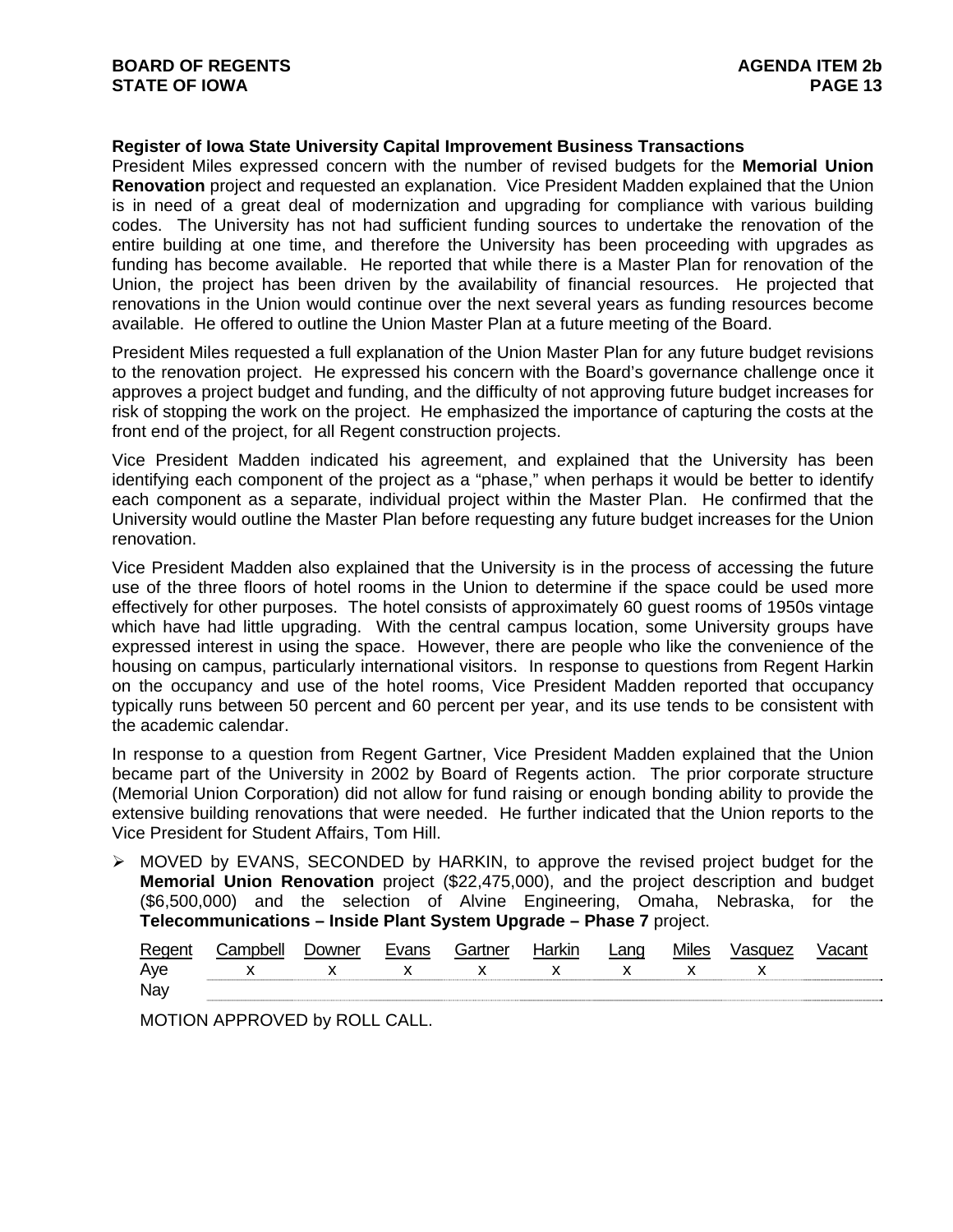# **Register of University of Northern Iowa Capital Improvement Business Transactions**

Vice President Schellhardt provided an overview of the University of Northern Iowa capital register. President Miles expressed his thanks to the University for the proposed installation of the fire sprinkler systems in Dancer Hall. He thanked the University for its priority on student safety, which he reiterated needs to be foremost in everyone's minds.

 $\triangleright$  MOVED by DOWNER, SECONDED by GARTNER, to approve the project descriptions and budgets for the **Dancer Hall Fire Sprinkler System** project (\$2,400,000) and the **President's House and Garage Window Replacement** project (\$69,636).

| Regen |                 | owner |  | larkır | _ano | Mıles | asquez |  |
|-------|-----------------|-------|--|--------|------|-------|--------|--|
| Aye   | X X X X X X X X |       |  |        |      |       |        |  |
| Nay   |                 |       |  |        |      |       |        |  |

MOTION APPROVED by ROLL CALL.

### **Request to Name a Wing of Russell Hall at the University of Northern Iowa**

President Allen reported that the proposed name, Barrett Wing, will honor Pauline R. Barrett, whose leadership gift made possible the completion of an addition to Russell Hall. He said that, among other things, the wing will accommodate space for the School of Music's nationally competitive jazz band program.

¾ MOVED by LANG, SECONDED by GARTNER, to approve the request by the University of Northern Iowa to name a wing of Russell Hall as Barrett Wing.

| Regent | Campbell        | <b>Downer</b> | Evans | Gartner | Harkin | Lang | <b>Miles</b> | Vasquez | /acant |
|--------|-----------------|---------------|-------|---------|--------|------|--------------|---------|--------|
| Aye    | x x x x x x x x |               |       |         |        |      |              |         |        |
| Nay    |                 |               |       |         |        |      |              |         |        |

MOTION APPROVED by ROLL CALL.

## **Grow Iowa Values Fund Proposals**

Andy Baumert reviewed the background of the Grow Iowa Values Fund (GIVF) program. He indicated that SUI and ISU would be allocated \$1.925 million each and the UNI would be allocated \$950,000 in FY 2009 funding. Mr. Baumert reported that an additional \$200,000 would be made available for grants to private colleges and universities in Iowa which would be brought to the Board for consideration at the December 2009 meeting.

Mr. Baumert introduced SUI Assistant Vice President for Research Cheryl Reardon, ISU Interim Vice Provost for Research and Economic Development Ted Okiishi, and UNI Director of Business and Community Services Randy Pilkington for brief presentations on the specific projects the universities proposed for consideration by the Board.

 $\triangleright$  MOVED by DOWNER, SECONDED by LANG, to approve the universities' proposals for use of the FY 2009 Grow Iowa Values Fund appropriation.

| Regen |                 | <b>Jowner</b> |  | ∟ano | Mıles | <i>Jasquez</i> |  |
|-------|-----------------|---------------|--|------|-------|----------------|--|
| Aye   | x x x x x x x x |               |  |      |       |                |  |
| Nay   |                 |               |  |      |       |                |  |

MOTION APPROVED by ROLL CALL.

#### **Highlighted Technology Transfer Presentation**

The Board received a report from UNI Director of Business and Community Services Randy Pilkington and MyEntreNet Program Coordinator Maureen Collins-Williams who highlighted a broad range of services being provided by the University of Northern Iowa to businesses and communities which sustained damage from storms and flooding this summer.

¾ The Board received the presentation by GENERAL CONSENT.